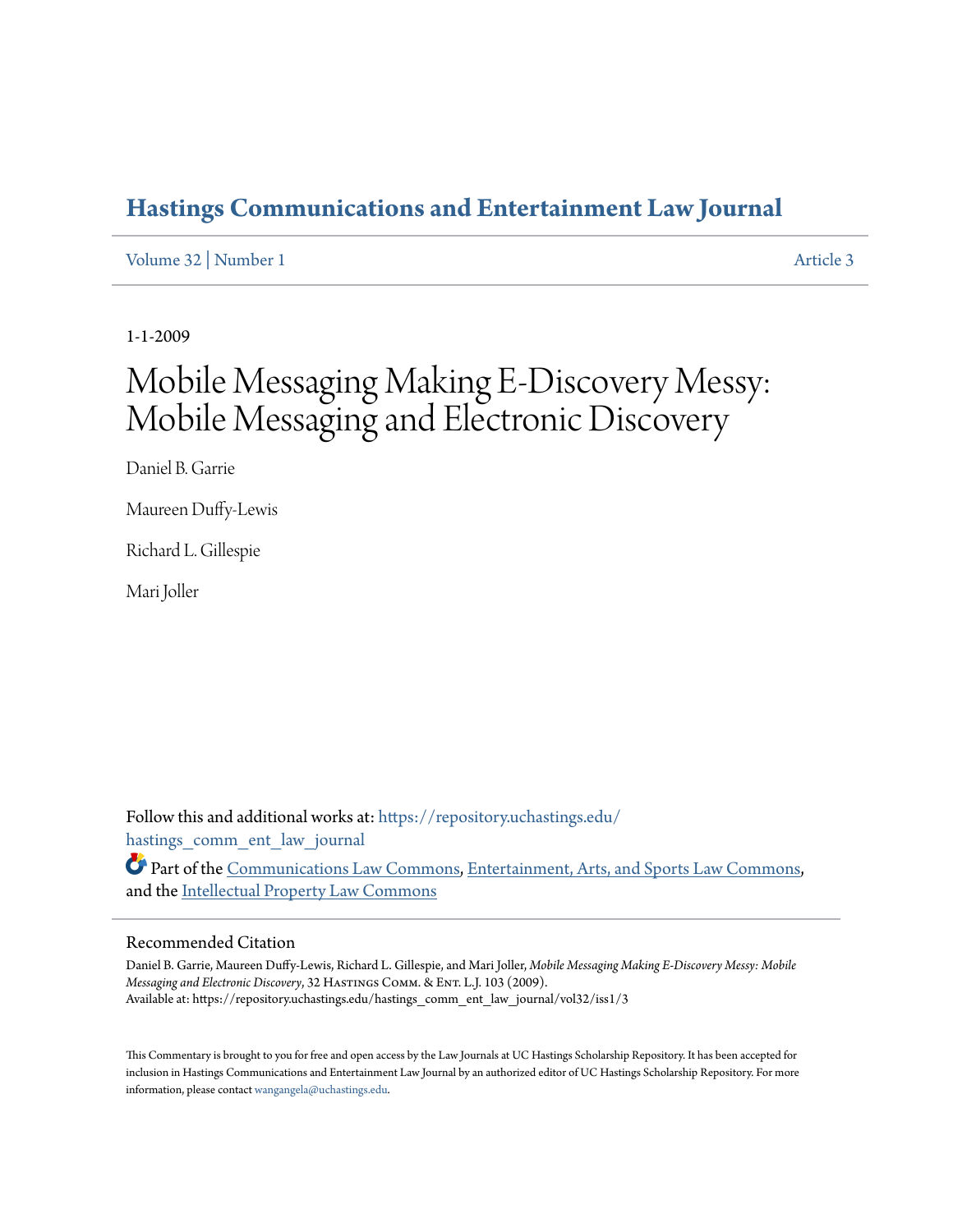## **Mobile Messaging Making E-Discovery Messy: Mobile Messaging and Electronic Discovery**

*by* DANIEL B. GARRIE, ESQ., THE HONORABLE MAUREEN DUFFY-LEWIS,\* RICHARD L. GILLESPIE, \* & MARI JOLLER<sup>\*</sup>

Ah... do you remember when there were "two-party phone lines" or when a melodious-voiced operator would ring your phone and say, "Please hold, there is a long distance call for you"?

Well, those halcyon days are over, and the entire world of communications, as you well know if you are over 45 years old, is on a kind of "rocket to the stars" where your voice, through instant messaging (IM), Twitter® or email, seems to careen wickedly fast through the star-studded universe to arrive at an intended destination. All of this occurs now without the use of a cordless or mobile phone, or even a computer. Welcome to the world of mobile messaging.

**<sup>0</sup>** DANIEL B. GARRIE, Esq. earned his Law Degree from Rutgers University and earned his B.A. and M.A. degrees in Computer Science from Brandies University. He can be reached at *dgarrie@fsrdg.com.* Mr. Garrie serves as Special Master with Alternative Resolution Centers (ARC) *www.arc4adr.com* and a Managing Partner at EMI Capital

HONORABLE MAUREEN DUFFY-LEWIS is a Judge of the Los Angeles Superior Court. She currently sits in Department 38 at the Stanley Mosk Civil Courthouse. She is a graduate of the University of Southern California and Loyola Law School in Los Angeles. **.** RICHARD L. GILLESPIE, Editor, is a third-year law student at Pepperdine

University School of Law. Assistance and thanks are hereby given to MARY DUFFY-PETERSEN, who assisted in editing this article. She is a graduate of the University of Southern California.

**<sup>6</sup>** MARl JOLLER, Editor and Contributor, is Senior Manager of Services Strategy at Nokia. Prior to working at Nokia, Joller was New Services Director at Virgin Mobile USA. She holds a B.A. from Middlebury College and an MBA from Harvard Business School. YOAV M. GRIVER, Esq. contributed significantly to this article. He is a partner in the New York office of Zeichner, Ellman and Krause LLP, where he concentrates his legal practice on litigation.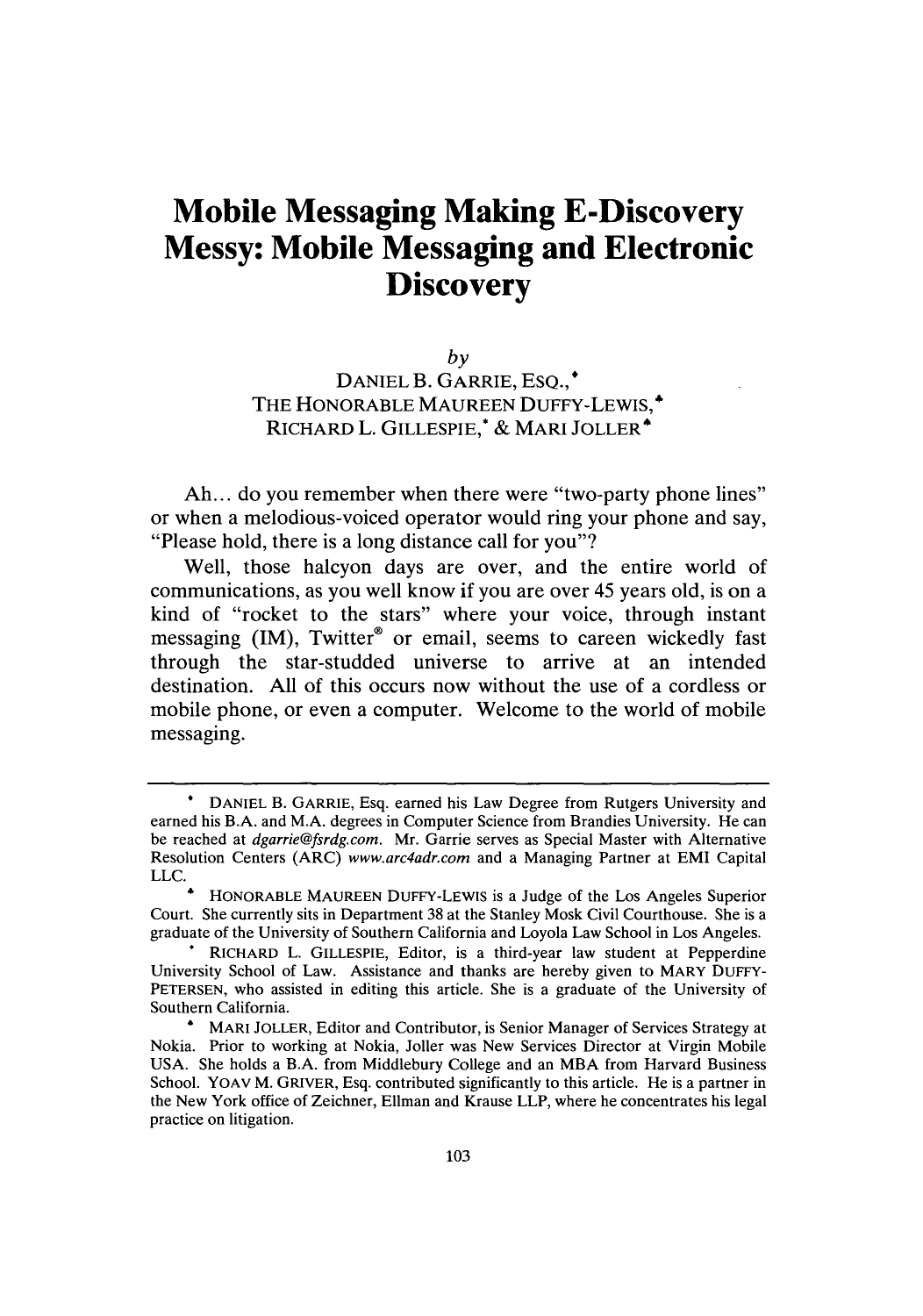The constantly evolving universe of mobile messaging now has, and will in the future have, a significant impact on litigation in the area of mobile electronic discovery ("e-discovery"). We have indeed reached a new frontier. Software programs such as the feature-rich Windows Mobile and Microsoft<sup>®</sup> Office Mobile applications help deliver a desktop-like experience to small devices. Powerful processors, cheap availability of large amounts of random access memory (RAM), and memory storage to prevent data loss make the mobile device a robust business tool.

While laws concerning electronic discovery are front and center, their application to mobile communications, which merges oral and data communications, presents a new frontier that raises a litany of unique issues regarding privacy, data retention, and production. This article examines those issues.

Mobile messaging refers to the ability to send and receive short, text-based messages via mobile phone using the Short Message Services ("SMS") function offered by mobile network providers. As mobile network systems and mobile handsets advance, it will be possible to send more complex data.

The convenience and simplicity of SMS, combined with the evolution of pricing models (especially unlimited SMS bundles), have contributed to a significant growth of the SMS market in the U.S. and Europe over the past few years. According to a June 2009 Nielsen study of cell-phone usage, the average number of monthly texts for a U.S. mobile teen is  $2,899$ <sup>1</sup> One California teenager (apparently unafraid of parental authority) received national publicity for racking up 14,528 text messages in a single month. $^{2}$ 

The main application of SMS has been the exchange of text messages between mobile users. Predating mobile application stores, SMS also remains today the de facto method for delivering binary mobile content to the end user. This is accomplished via a premium SMS where a user sends a request, via SMS, to a short-code belonging to the content owner. The price of this premium SMS is determined by the content owner as the message price primarily reflects the price of the content delivered (e.g., ringtone). Revenue is shared between the content provider and the operator. Thanks to the simplicity of this model, a rich ecosystem of content providers has evolved with the

<sup>1.</sup> Nielson Company, *How Teens Use Media,* June 2009, http://blog.nielsen.com/ nielsenwire/reports/nielsen\_ howteensusemedia-june09.pdf.

<sup>2.</sup> Susannah Cahalan, *This Kid's a Text Maniac,* N.Y. POST, Jan. 11, 2009 at 8, *available at www.nypost.com/seven/01112009/news/nationalnews/this\_kids\_a\_text\_maniac* \_149614.htm.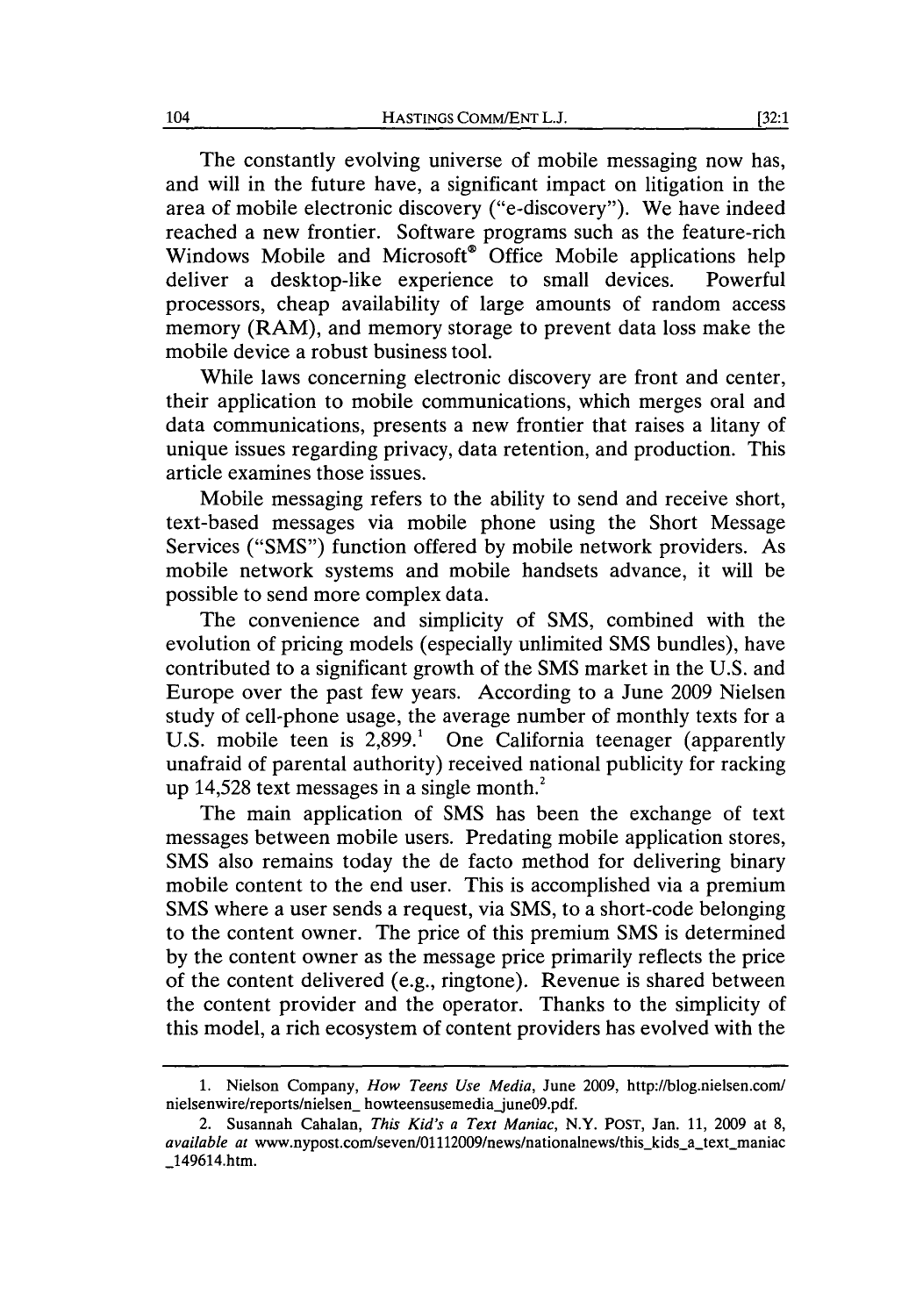offering spanning a variety of services, including: personalization of mobile phones (e.g., tones, logos, screen savers); directory services; dictionaries; premium alerts regarding news, sports, finance, and entertainment; chat rooms; dating services; and social network messaging (e.g., Facebook or MySpace activity updates). In short, the SMS-based content delivery method has significantly expanded the availability of, and enhanced an average user's access to, a wide variety of mobile content and services. Innovation will likely continue to increase the scope and complexity of mobile messaging and thus lead to more frequent and complex mobile messaging ediscovery issues.

As one reads this article, a natural question is, "How does this mobile messaging work?" On the macro-scale, it is pretty straightforward: the message from the sending mobile is stored in a central SMS center, which then forwards the message towards the destination mobile.<sup>3</sup> A recipient mobile, possibly offline, could also have the SMS stored in the SMS center and available to be delivered later.<sup>4</sup> It is also possible to specify the period (often referred to as the validity period) after which the SMS message would be deleted from the SMS center, so that the SMS message would not be forwarded to the recipient mobile phone when it goes online.<sup>5</sup>

Originally standardized and implemented in "Global System for Mobile Communications" ("GSM") networks, SMS networks that integrate with fixed networks have now been introduced as well.<sup>6</sup> With personal communication system networks ("PCS") based on all three mentioned technologies that support SMS-GSM, "Code Division Multiple Access"("CDMA"), and "Time Division Multiple Access" ("TDMA")—digital messages can be readily sent or received concurrently with data, fax, or voice communications.<sup>7</sup> Additionally, the technology for Voice over Internet Protocol ("VoIP") is proceeding like a lightning bolt, further widening the frontier. VolP is a technology by which oral communications can be transferred from circuit-switched networks to Internet Protocol networks, and

**20091**

<sup>3.</sup> Developer's Home Page, *What is an SMS Center/SMSC?,* http://www. developershome.com/sms/sms\_ tutorial. asp?page=smsc (last visited May 25, 2009).

<sup>4.</sup> Developer's Home Page, *Basic Concepts of SMS Technology,* http://www. developershome.com/sms/sms-tutorial.asp?page=basicConcepts (last visited May 25, 2009).

*<sup>5.</sup> Id.*

<sup>6.</sup> **S.** Collesei, P. Di Tria & G. Morena, *Short Message Service Based Application In The GSM Network,* 3 IEEE **INTERNATIONAL** SYMPOSIUM IEEE/ICCC 939, 940 (1994).

<sup>7.</sup> Moe Rahnema, *Overview of the GSM System and Protocol Architecture,* 31 IEEE COMMUN. MAG. 92,99 (1993).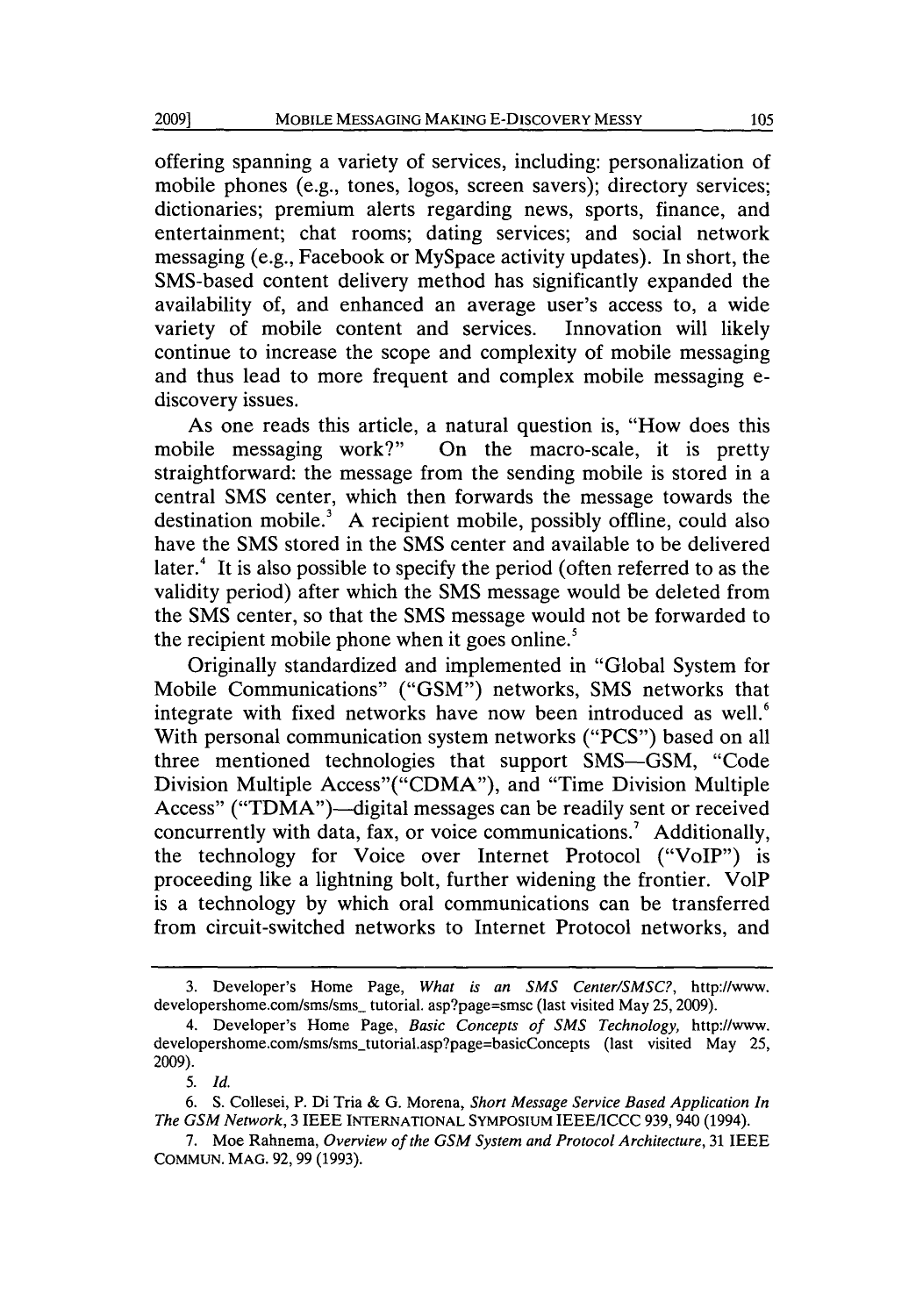vice versa.<sup>8</sup> It transforms standard oral telephone signals into compressed data packets that are then sent over the Internet via an Internet Protocol.<sup>9</sup> VoIP's ability to originate or receive short messages (PC to device, device to PC, i.e., email to SMS and vice versa) blurs the once clear line between oral and data communications, further complicating the world of e-discovery.

E-discovery is now found on almost every constellation of human communication. Litigants appearing before a court seeking mobile discovery must clearly define and identify the relevant e-discovery, and then address the cost and burden of the compliance."

Since 1970, courts have struggled to integrate digital production's highly variable cost structure into the Federal Rules' traditional discovery principles.<sup>11</sup> This struggle reached crisis mode in the past decade with federal courts attempting to align e-discovery with technological advances in such cases as *McPeek v. Ashcroft*,<sup>12</sup> Rowe *Entm't, Inc. v. William Morris Agency, Inc.,3* and *Zubulake v. UBS Warburg, LLC."4* Under these decisions, as well as others, corporations have been ordered to produce, sometimes at considerable expense, computerized information, including e-mail messages, support systems, software, voice mail systems, computer storage media, and backup tapes and telephone records.<sup>15</sup>

In December 2006, the Federal Rules were broadly amended in another attempt to guide discovery and production of electronic

*<sup>8.</sup> See* THE OECD WORKING PARTY **ON TELECOMMUNICATIONS AND** INFORMATION SERVICES POLICIES, POLICY CONSIDERATIONS OF VOIP 6, *available at* http://www.oecd.org/ dataoecd/59/55/36316212.pdf.

*<sup>9.</sup> Id.*

<sup>10.</sup> FED. R. CIV. P. 26. *See also* Proposed Amendments to the Federal Rules of Civil Procedure Relating to Discovery, 48 F.R.D. 487, 527 (1970).

<sup>11.</sup> *See, e.g.,* Anti-Monopoly, Inc. v. Hasbro, Inc., 1995 WL 649934 at **\*1** (S.D.N.Y. **1995).**

<sup>12. 202</sup> F.R.D. 31, 35 (2001) (holding that the DOJ will have to search in the restored e-mails for any document responsive to any of plaintiff's requests for production of documents, and then file a sworn statement to the expense and time used for the search).

<sup>13. 205</sup> F.R.D. 421, 433 (S.D.N.Y. 2001) (holding that "plaintiffs shall designate one or more experts who shall be responsible for isolating each defendant's e-mails and preparing them for review. The defendants shall have the opportunity to object to any expert so designated.").

<sup>14. 217</sup> F.R.D. 309, 324 (S.D.N.Y. 2003) (holding that because the cost-shifting analysis is so fact-intensive, it is necessary to determine what data may be found on the inaccessible media, and requiring the responding party to restore and produce responsive documents from a small sample of the requested backup tapes is a sensible approach in most cases).

<sup>15.</sup> *Id. See also McPeek,* 202 F.R.D. 31; *Rowe,* 205 F.R.D. 421.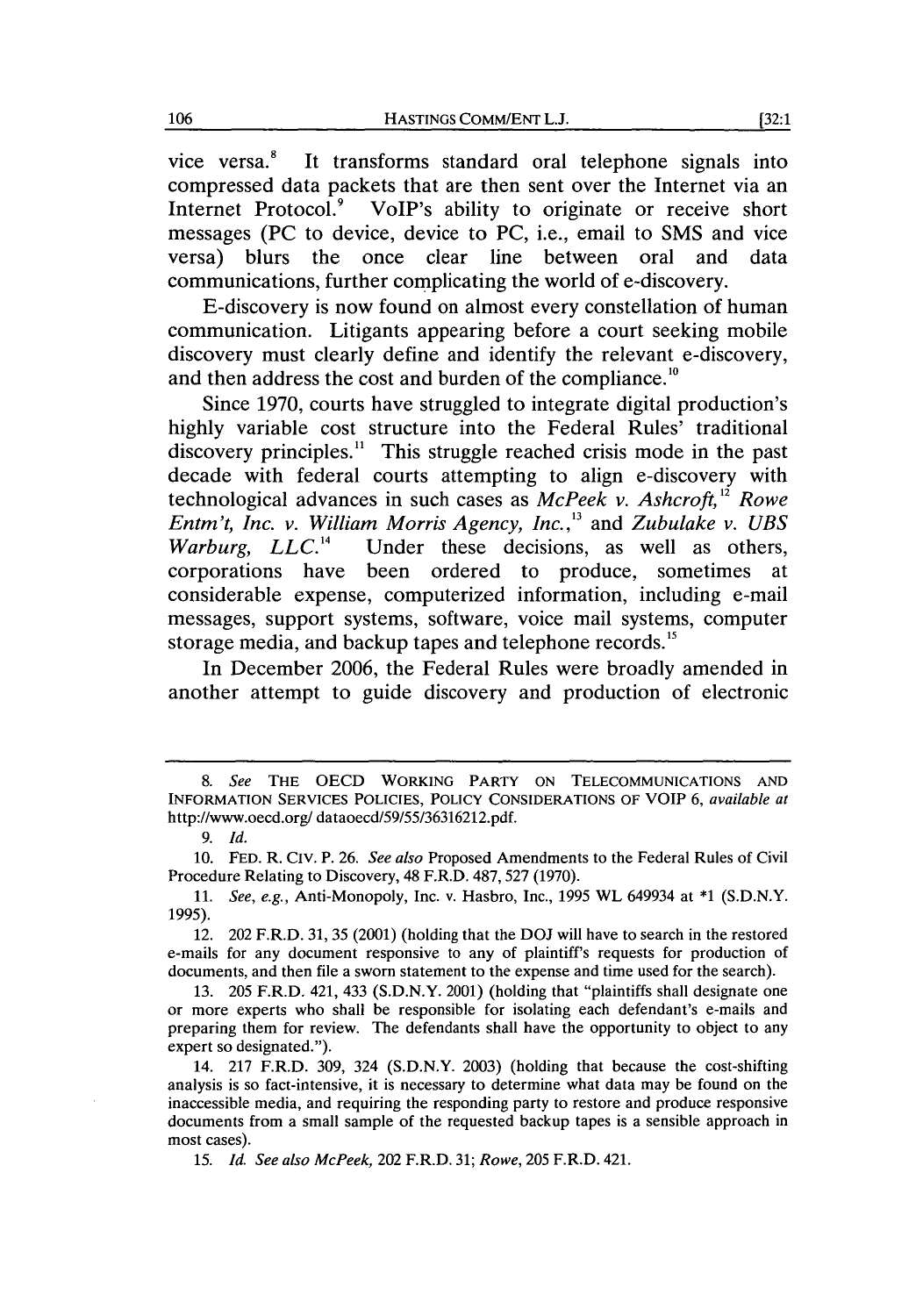information in litigation.<sup>16</sup> The new rules added the term "Electronically Stored Information," or **"ESI,"** and set out a series of requirements and obligations for parties to identify **ESI** at the start of litigation.<sup>17</sup> ESI is described in Federal Rule 34(a) as "data or data compilations-stored in any medium from which information can be obtained directly or, if necessary, after translation **by** the responding party into a reasonably usable form. . . .<sup>88</sup> This would presumably include data received or transmitted **by** mobile devices. Courts have responded to these new rules **by** actively requiring all parties to a case, whether corporate or individual, to preserve, identify, disclose, and produce any relevant information on an electronic device.<sup>19</sup> Failure to comply in good faith could result in sanctions from the court. <sup>20</sup>

Among the amendments was the creation of a limited safe harbor provision from sanctions arising from the loss of electronically stored information as a result of the "routine, good faith operation of an electronic information system."<sup>21</sup> Application of this rule requires that the producing litigant demonstrate that it tried to preserve evidence it knew or should have known to be relevant to the litigation. $2^2$  Mobile discovery usually requires the participation of third party telecommunication companies, for which this safe harbor

20. **FED.** R. **Civ.** P. 37(e). The good faith requirement of Rule 37(e) means that a party is not permitted to exploit the routine operation of an information system to thwart discovery obligations **by** allowing that operation to continue in order to destroy specific stored information that the party is required to preserve. Nonetheless, the requirement is not explicit. Rather, it allows for failure to produce discoverable evidence only when the failure is due to honest, unforeseeable circumstances that are unrelated to the litigation, or if, through no fault of their own, the party is unable to produce the specified information.

21. *Id.*

**22.** *Id.*

**<sup>16.</sup>** FED. R. **Civ.** P. 26,34, **37.**

**<sup>17.</sup> FED.** R. CIV. P. 34(a).

**<sup>18.</sup>** *Id.*

**<sup>19.</sup>** *See, e.g.,* Arista Records LLC v. Usenet.com, Inc., 608 F. Supp. 2d 409, 440 (2009) (imposing attorneys fees, costs, and adverse inference sanction for defendant's failure to preserve usage data and digital music files from its servers). *See* Fox v. Riverdeep, Inc., No. 07 Civ. 13622, 2008 U.S. Dist. LEXIS 101633 (E.D. Mich. Dec. 16, 2008) (awarding sanctions where defendant failed to preserve evidence, including emails, once it received cease and desist letter); Gordon Partners v. Blumenthal, 244 F.R.D. 179, 200-01 (S.D.N.Y. 2007) (imposing adverse inference spoliation sanction in securities fraud action because defendant corporation had the practical ability to obtain documents **it** needed from a nonparty corporation and defendant corporation's failure to preserve e-mails relevant to plaintiffs' claims was grossly negligent); Cache La Poudre Feeds, LLC v. Land O'Lakes, Inc., 244 F.R.D. 614, 636 (D. Co. 2007) (imposing monetary sanctions and requiring defendant to bear the cost of a second review of its computer files and website for relevant ESI).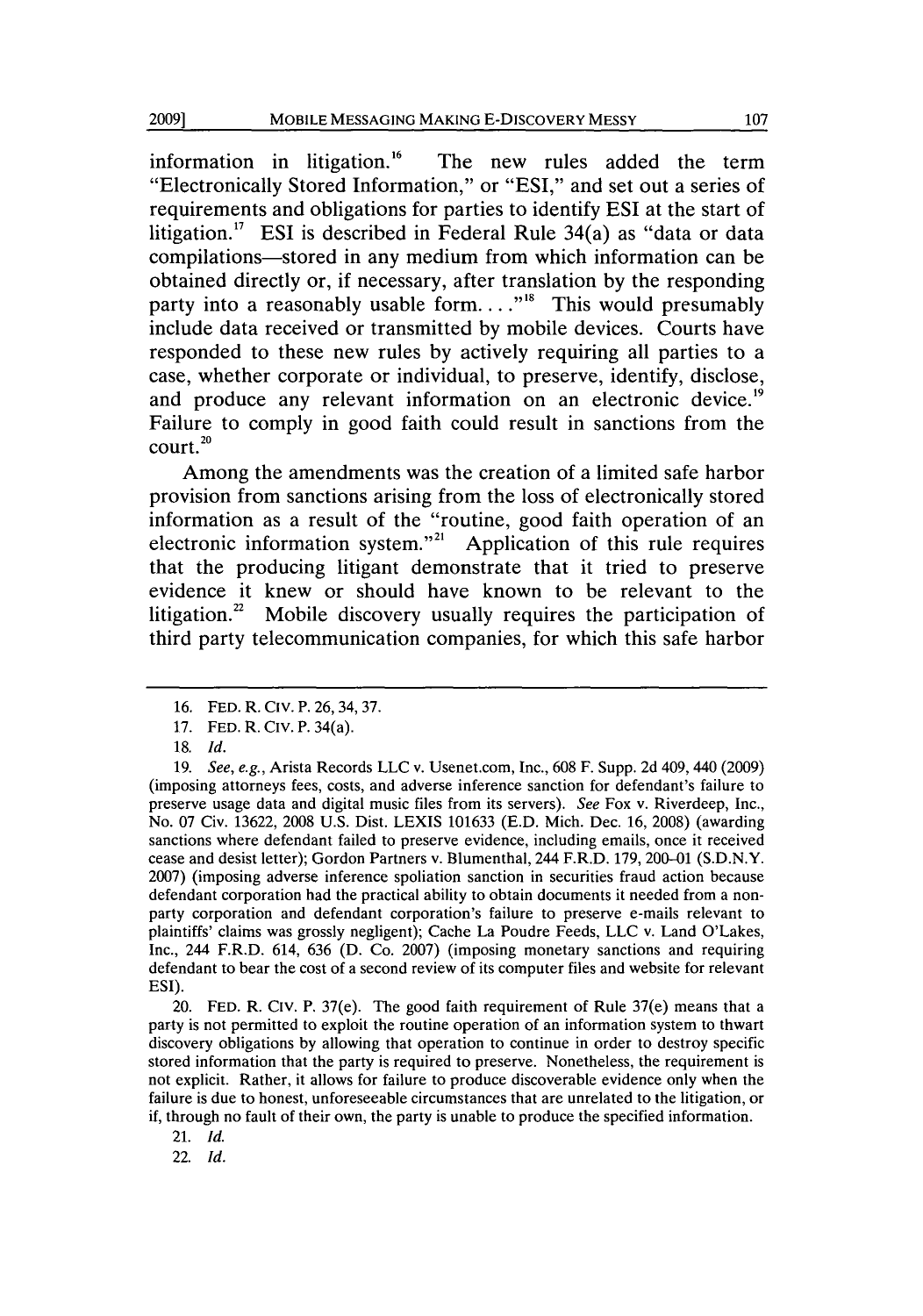provision could apply to shield litigants who have difficulty producing documents from third parties in response to mobile discovery requests.

In 1928, Justice Brandeis, in his dissent in *Olmstead v. United States,* anticipated that technological advancement would enable the government to employ surveillance tools extending far beyond wiretapping.<sup>23</sup> Justice Butler, also dissenting, asserted that Fourth Amendment protections must be interpreted broadly to safeguard against new abuses that had not been previously envisioned.<sup>24</sup> Thus, Brandeis sought to protect the individual's "right to be let alone" without regard to the different technologies that might be employed by the government to compromise that right.<sup>25</sup> Justice Brandeis' forward-looking focus on individuals' underlying privacy interests presents a compelling perspective that often differs from the courts' treatment of data collected and retained by businesses. Since *Katz v. United States* in 1967, federal courts have routinely forbidden third parties from tapping or monitoring oral communications.<sup>26</sup>

Oral and data communications are now propelled like rockets over the same wires simultaneously, encapsulated in digital data packets. With the convergence of oral and data information into a single transmission medium, the courts, like computers, can have difficulty adequately distinguishing between oral and data communications. The digital age and the use of the mobile and analogous technologies has muddled the legal distinctions that used to guide the courts, rendering the rules of e-discovery confusing to administer. Not only do voice and data communications blend, but mobile devices are frequently used for both personal and business reasons, which creates privacy issues like the ones Justice Brandeis mentioned in *Olmstead*<sup>27</sup> This convergence of electronic documents, oral communications, and written messages together with varied cost structures and the differing policy concerns applicable to each causes a break down in the current production framework for litigation.

In their efforts to understand the starburst of technologies, courts need to recognize that, because of the distributed and expansive nature of most mobile communications, the costs of identifying, preserving, and producing mobile communications such as SMS are

<sup>23. 277</sup> U.S. 438, 474 (1928) (Brandeis, J., dissenting).

<sup>24.</sup> *See id.* at 488 (Butler, **J.,** dissenting).

<sup>25.</sup> *See id.* at 478 (Brandeis, **J.,** dissenting).

<sup>26. 389</sup> U.S. 347, 359 (1967) (holding that "[w]herever a man may be, he is entitled to know that he will remain free from unreasonable searches and seizures.").

<sup>27.</sup> Olmstead, 277 U.S. at 471-79 (Brandeis, J., dissenting).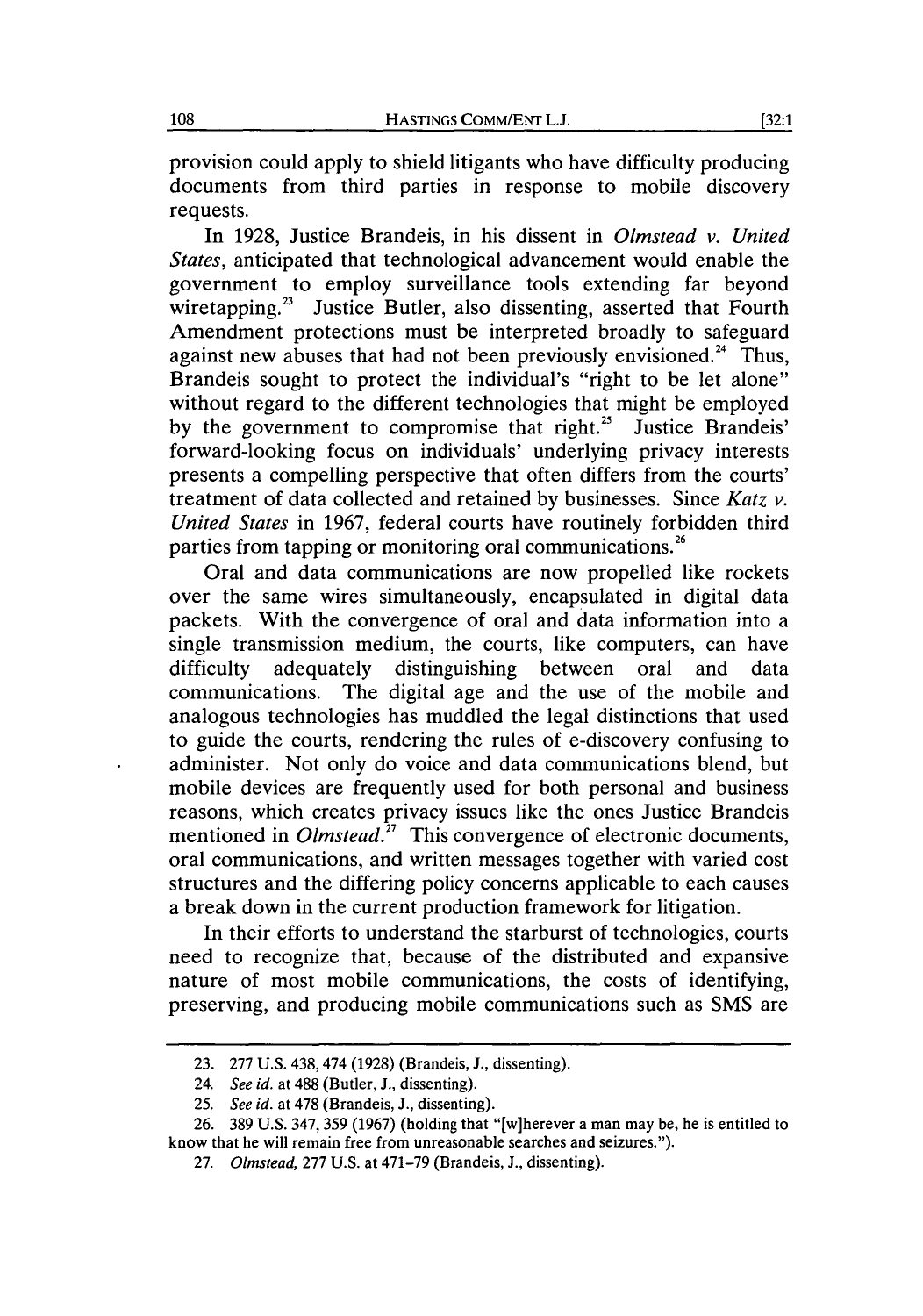significant. Production and preservation often involves third party telecommunication service providers, such as Verizon, Sprint, Tmobile, and AT&T. These generally higher costs of preservation and production, combined with the greater protections traditionally provided to private, non-business communications, support the supposition that courts should continue to apply scrutiny when evaluating the necessity and scope of mobile discovery requests, and should apply the safe harbor provision of Rule  $37(e)$ ,<sup>28</sup> or its state equivalents, more liberally when evaluating mobile communication discovery disputes.<sup>29</sup> This would enable the courts to address the unique privacy concerns applicable to the mobile medium, and provide an efficient and cost-effective legal protocol for litigants and the court.

An alternative to this liberal application of the safe harbor provision is for the Advisory Committee to the Federal Rules, or the federal and state courts, to carve out a new, specific mobile discovery rule that balances cost versus reasonableness. Courts, or the Advisory Committee, should consider and balance the need for the requested discovery and grant a litigant's mobile discovery requests with caution (particularly where oral communications are sought) when the litigants are unable to avail themselves of the information through an alternative source. The above suggested approach is necessary to appropriately balance the substantial costs, burdens, and policy concerns attendant to mobile electronic discovery. Failure to do so may result in litigants and courts riding an out of control missile of e-discovery, seemingly ricocheting off satellites, without a melodious-voiced operator saying, "Please hold on, there is a long distance call for you."

<sup>28.</sup> FED. R. CIV. P. 37(e).

<sup>29.</sup> *Compare* Disability Rights Counsel of Greater Wash. v. Wash. Metro Transit Auth., 242 F.R.D. 139, 148 (D.D.C. 2007) (compelling production of the defendant's backup tapes containing electronically stored information where the defendant did not suspend its routine e-mail deletion process, leaving only the backup tapes, which the defendant then argued were not reasonably accessible).